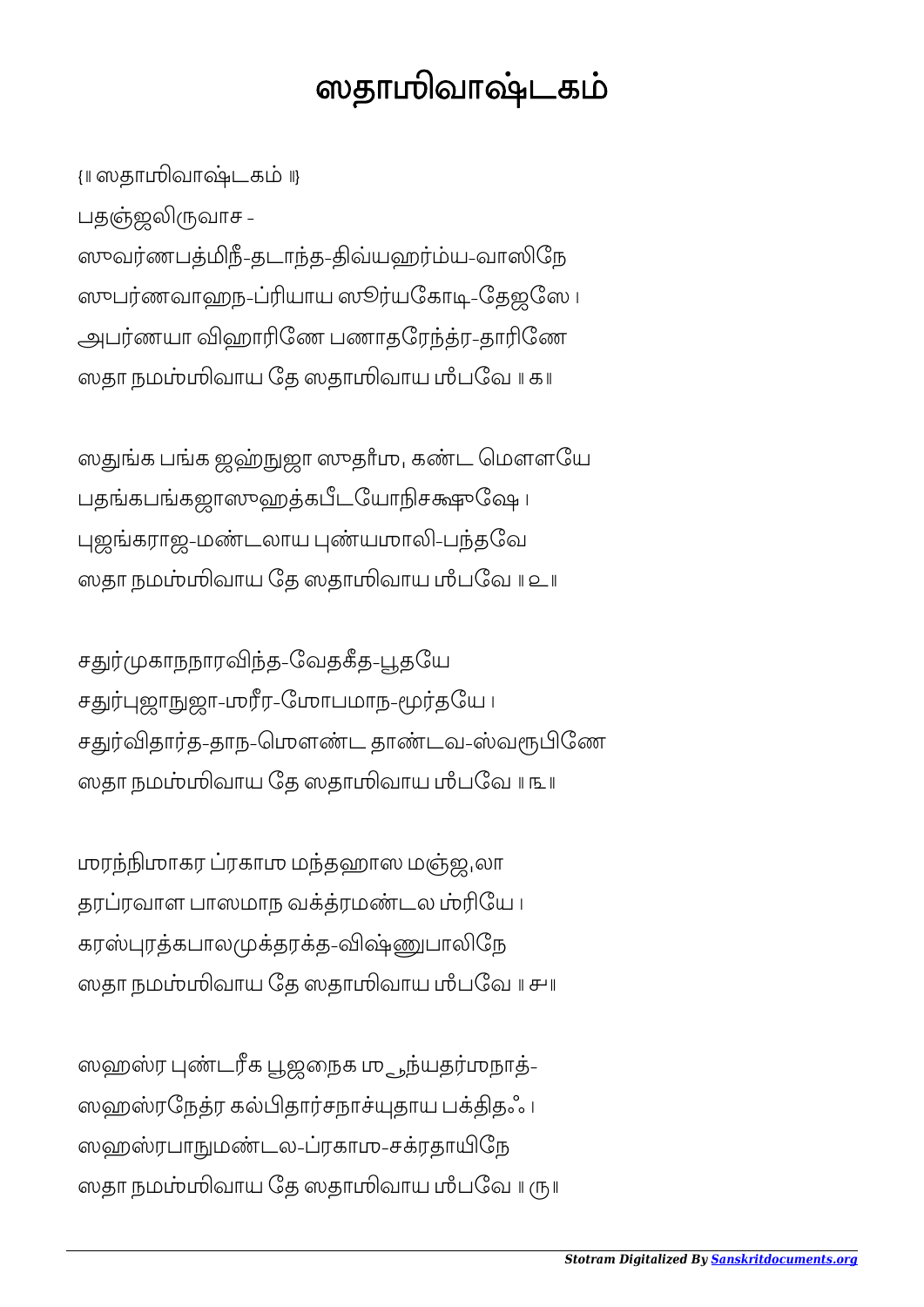ரஸாரதாய ரம்யபத்ர பத்ரதாங்கபாணயே ரஸாதரேந்த்ர சாபமிஞ்ஜிநீகதாநிலாமிநே ၊ ஸ்வஸாரதீ-கதாஜநுந்நவேதரூபவாஜிநே ஸதா நமஶிவாய ேத ஸதாஶிவாய ஶஂபேவ ॥ ௬॥

அதி ப்ரகல்ப வீரபத்ர-ஸிஹநாத கர்ஜித ம்ருதிப்ரபீத தக்ஷயாக போகிநாக ஸத்மநாம் ၊ கதிப்ரதாய கர்ஜிதாகில-ப்ரபஞ்சஸாக்ஷிணே ஸதா நமம்பலிவாய தே ஸதாமிவாய மீபவே ॥ எ ॥

மகண்டுஸூநு ரக்ஷணாவதூததண்ட-பாணயே ஸுகந்தமண்டல ஸ்புரத்ப்ரபாஜிதாமதாீமவே ப அகண்டபோக-ஸம்பதர்தலோக-பாவிதாத்மநே ஸதா நமஶிவாய ேத ஸதாஶிவாய ஶஂபேவ ॥ ௮॥

மதுரிபு-விதி முக்ர முக்ய-தேவைரபி நியமார்சித-பாதபங்கஜாய ப கநககிரி-மராஸநாய துப்யீ ரஜத ஸபாபதயே நமம்மிவாய ။ கூ

ஹாலாஸ்யநாதாய மஹேம்வராய ஹாலாஹலாலீகத கந்தராய ப மீநேக்ஷணாயாஃ பதயே மிவாய நமோ-நமஸ்ஸுந்தர-தாண்டவாய || க்ப

॥ இ ஹாலாயமாஹாேய பதஜகததஂ ஸதாஶிவாடக ॥

Encoded and proofread by

N. Balasubramanian bbalu at satyam.net.in

Please send corrections to sanskrit@cheerful.com Last updated  $\dot{\mathbf{g}}$ oday